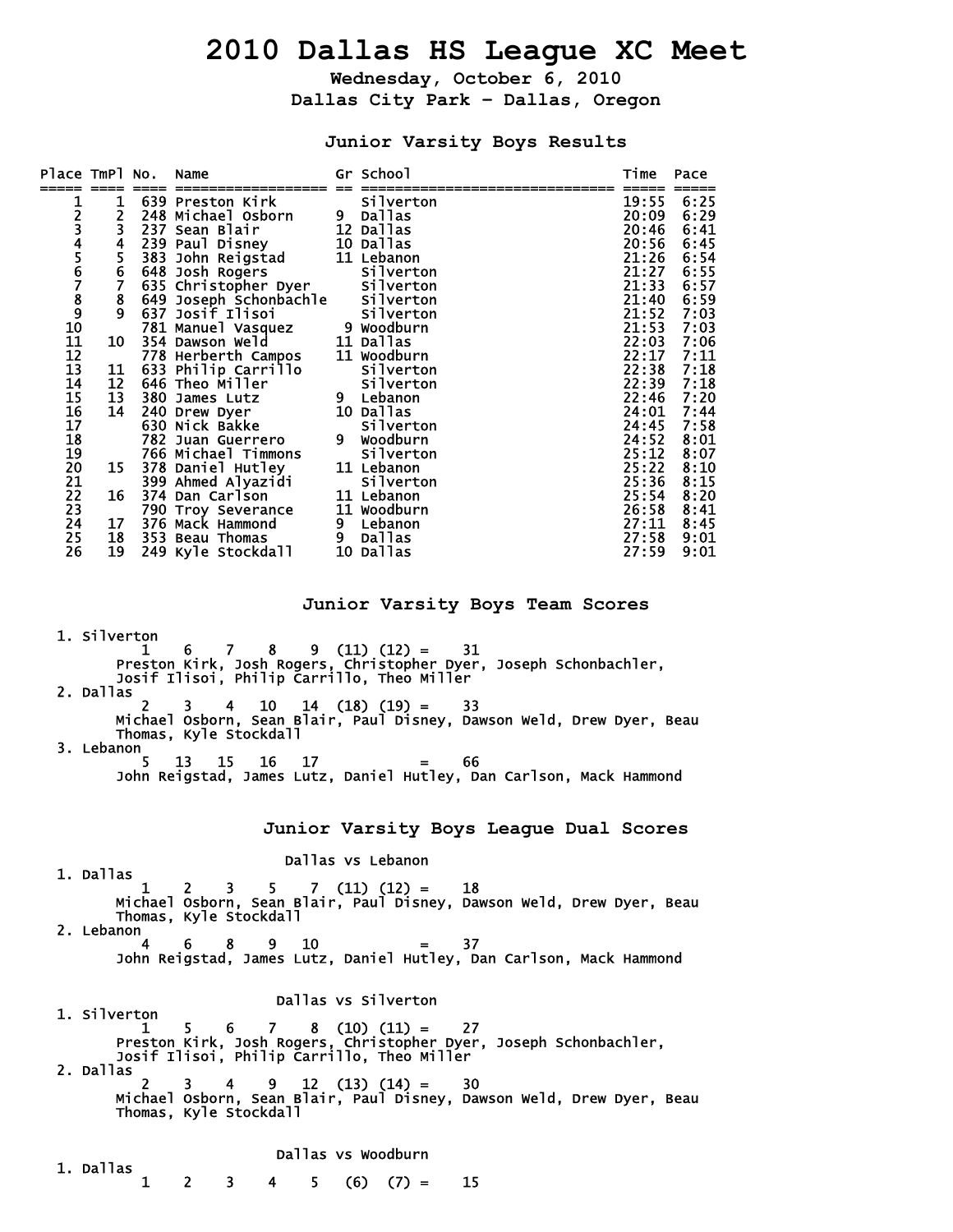Michael Osborn, Sean Blair, Paul Disney, Dawson Weld, Drew Dyer, Beau Thomas, Kyle Stockdall

 Lebanon vs Silverton 1. Silverton  $1 \quad 3 \quad 4 \quad 5 \quad 6 \quad (7) \quad (8) = \quad 19$  Preston Kirk, Josh Rogers, Christopher Dyer, Joseph Schonbachler, Josif Ilisoi, Philip Carrillo, Theo Miller 2. Lebanon<sub>2</sub> 2 9 10 11 12 = 44 John Reigstad, James Lutz, Daniel Hutley, Dan Carlson, Mack Hammond

#### Lebanon vs Woodburn

 1. Lebanon  $1 \quad 2 \quad 3 \quad 4 \quad 5 \quad = \quad 15$ John Reigstad, James Lutz, Daniel Hutley, Dan Carlson, Mack Hammond

Silverton vs Woodburn

 1. Silverton  $1 \quad 2 \quad 3 \quad 4 \quad 5 \quad (6) \quad (7) = \quad 15$  Preston Kirk, Josh Rogers, Christopher Dyer, Joseph Schonbachler, Josif Ilisoi, Philip Carrillo, Theo Miller

#### **Junior Varsity Girls Results**

| Place TmPl No. Name     |  |                       | Gr School  | Time            | Pace |
|-------------------------|--|-----------------------|------------|-----------------|------|
|                         |  |                       |            |                 |      |
|                         |  | 360 Marli Corbett     | 11 Lebanon | $22:34$ 7:16    |      |
| $\overline{2}$          |  | 366 Anna Ma           | 11 Lebanon | $25:23$ $8:11$  |      |
| $\overline{\mathbf{3}}$ |  | 230 Amanda Laverne    | 12 Dallas  | $25:31$ $8:13$  |      |
| 4                       |  | 235 Victoria Wellock  | 12 Dallas  | 26:44 8:37      |      |
| 5                       |  | 363 Sierra Hammond    | 10 Lebanon | $31:32$ $10:09$ |      |
| 6                       |  | 361 Victoria Ferguson | 10 Lebanon | $31:32$ $10:09$ |      |
|                         |  | 228 Robyn Chaney      | 10 Dallas  | $32:53$ $10:35$ |      |

### **Varsity Boys Results**

| Place TmPl No.       |                         | Name                                             | Gr School        | Time       | Pace           |
|----------------------|-------------------------|--------------------------------------------------|------------------|------------|----------------|
|                      |                         |                                                  |                  |            |                |
|                      | 1                       | 634 Morgan Coxen<br>780 Jorge Gavina 12 Woodburn | Silverton        | 17:17      | 5:34           |
|                      | $\frac{2}{3}$           |                                                  |                  | 17:49      | 5:45           |
|                      |                         | 246 Ethan Noll                                   | 11 Dallas        | 17:54      | 5:46           |
|                      | $\overline{\mathbf{4}}$ | 788 Mario Ortiz                                  | 12 Woodburn      | 17:57      | 5:47           |
|                      | 5<br>6<br>7             | 236 Alex Bird                                    | 11 Dallas        | 17:59      | 5:48           |
|                      |                         | 793 Alex Velasco                                 | 11 Woodburn      | 18:00      | 5:48           |
|                      |                         | 242 Nick Huerta                                  | 12 Dallas        | 18:01      | 5:48           |
|                      |                         | 250 Clay Stuhr                                   | 10 Dallas        | 18:02      | 5:48           |
|                      | $\frac{8}{9}$           | 785 Rodolfo Hernandez 9 Woodburn                 |                  | 18:09      | 5:51           |
| 12345678910          | 10                      |                                                  |                  | 18:10      | 5:51           |
|                      | 11                      |                                                  |                  | 18:13      |                |
| $\frac{11}{12}$      | 12                      | 768 Micah White                                  | <b>Silverton</b> | 18:15      | $5:52$<br>5:53 |
| $\frac{13}{14}$      | 13                      | 238 Brandon Christenso 12 Dallas                 |                  | 18:28      | 5:57           |
|                      | 14                      | 379 Lelvi Lammert                                | 12 Lebanon       | 19:09      | 6:10           |
| 15                   | 15                      | 244 Tyler Lonsford 10 Dallas                     |                  | 19:10      | 6:11           |
|                      | 16                      | 779 Levi Chavez                                  | 10 Woodburn      | 19:18      | 6:13           |
|                      | 17                      | 767 Izaak Tobin                                  | Silverton        | 19:24      | 6:15           |
| 16<br>17<br>18<br>19 | 18                      | 645 Nick Martushev Silverton                     |                  | 19:27      | 6:16           |
|                      | 19                      | 355 Tristan Wheeler 10 Dallas                    |                  | 19:47      | 6:22           |
| 20<br>21<br>22       | $\frac{20}{21}$         | 792 Julian Vasquez                               | 11 Woodburn      | 21:11      | 6:49           |
|                      |                         | <b>382 Edward McGehee</b>                        | 12 Lebanon       | 21:56      | 7:04           |
|                      | 22                      | <b>384 Andrew Robertson</b>                      | 10 Lebanon       | 22:07      | 7:07           |
|                      |                         | 23 387 Brandon Tucker                            | 12 Lebanon       | 22:23      | 7:12           |
| $\frac{23}{24}$      |                         | 24 372 Devin Burroughs                           | 10 Lebanon       | 23:25 7:33 |                |
| 25                   |                         | 25 385 Alec Smallwood                            | 10 Lebanon       | 23:31      | 7:35           |
| 26                   | 26                      | 377 Hayden Hunt                                  | 10 Lebanon       | 23:51      | 7:41           |

**Varsity Boys Team Scores** 

| 1. Woodburn |  |  |  | 2 4 6 9 11 (16) (20) = 32                                             |                                                                  |  |
|-------------|--|--|--|-----------------------------------------------------------------------|------------------------------------------------------------------|--|
|             |  |  |  | Hernandez, Levi Chavez, Julian Vasquez                                | Jorge Gavina, Mario Ortiz, Alex Velasco, Rodolfo Hernandez. Jose |  |
| 2. Dallas   |  |  |  | $3 \quad 5 \quad 7 \quad 8 \quad 13 \quad (15) \quad (19) = \quad 36$ |                                                                  |  |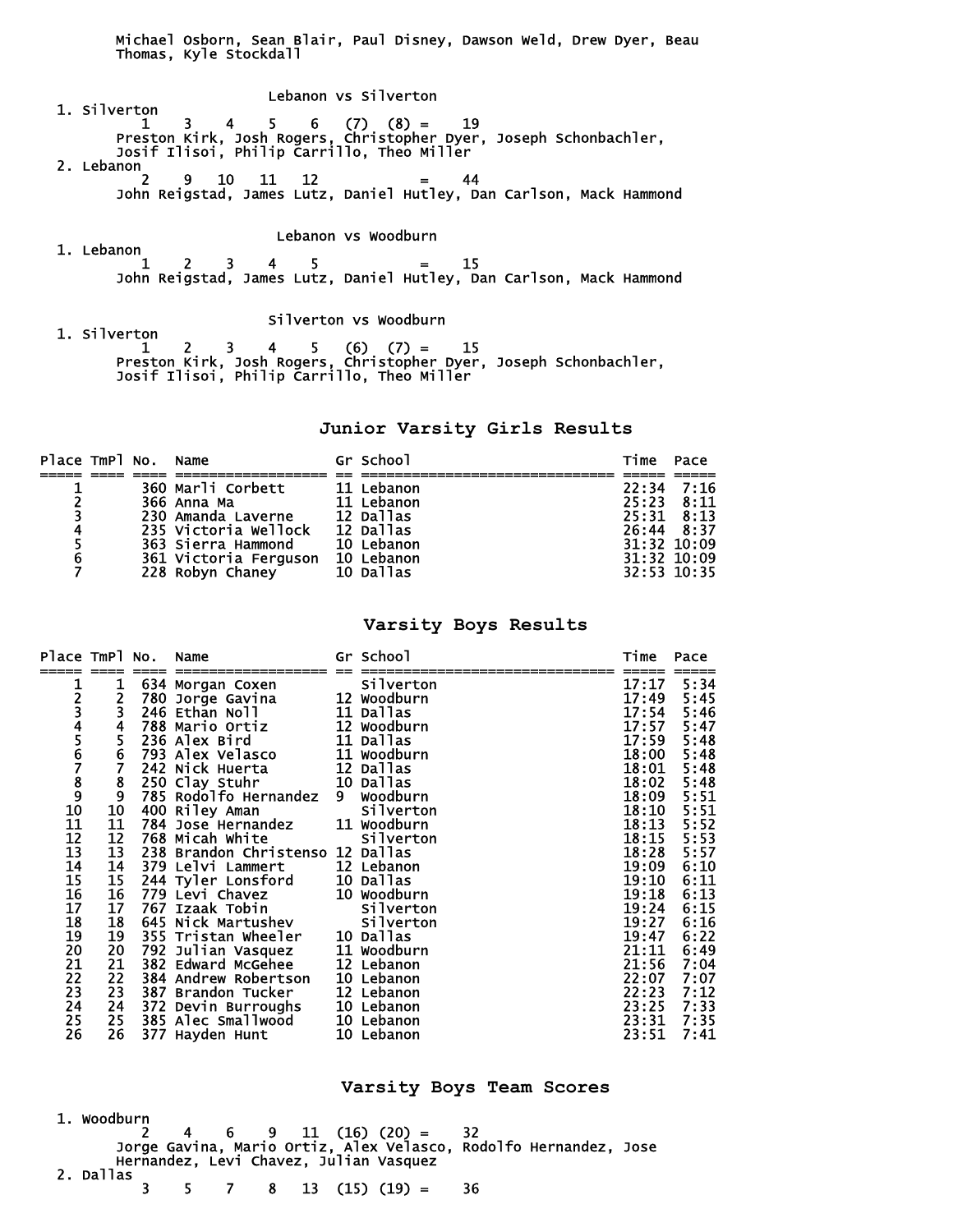Ethan Noll, Alex Bird, Nick Huerta, Clay Stuhr, Brandon Christenson, Tyler Lonsford, Tristan Wheeler 3. Silverton 1 10 12 17 18 = 58 Morgan Coxen, Riley Aman, Micah White, Izaak Tobin, Nick Martushev 4. Lebanon 14 21 22 23 24 (25) (26) = 104 Lelvi Lammert, Edward McGehee, Andrew Robertson, Brandon Tucker, Devin Burroughs, Alec Smallwood, Hayden Hunt **Varsity Boys League Dual Scores**  Dallas vs Lebanon 1. Dallas  $1 \quad 2 \quad 3 \quad 4 \quad 5 \quad (7) \quad (8) = \quad 15$  Ethan Noll, Alex Bird, Nick Huerta, Clay Stuhr, Brandon Christenson, Tyler Lonsford, Tristan Wheeler 2. Lebanon 6 9 10 11 12 (13) (14) = 48 Lelvi Lammert, Edward McGehee, Andrew Robertson, Brandon Tucker, Devin Burroughs, Alec Smallwood, Hayden Hunt Dallas vs Silverton 1. Dallas  $\frac{1}{2}$  2 3 4 5 8 (9) (12) = 22 Ethan Noll, Alex Bird, Nick Huerta, Clay Stuhr, Brandon Christenson, Tyler Lonsford, Tristan Wheeler 2. Silverton  $1 \t6 \t7 \t10 \t11 = 35$  Morgan Coxen, Riley Aman, Micah White, Izaak Tobin, Nick Martushev Dallas vs Woodburn 1. Woodburn  $1 \quad 3 \quad 5 \quad 8 \quad 9 \quad (12) \quad (14) = \quad 26$  Jorge Gavina, Mario Ortiz, Alex Velasco, Rodolfo Hernandez, Jose Hernandez, Levi Chavez, Julian Vasquez 2. Dallas 2 4 6 7 10 (11) (13) = 29 Ethan Noll, Alex Bird, Nick Huerta, Clay Stuhr, Brandon Christenson, Tyler Lonsford, Tristan Wheeler Lebanon vs Silverton 1. Silverton  $2 \t3 \t5 \t6 \t= \t17$  Morgan Coxen, Riley Aman, Micah White, Izaak Tobin, Nick Martushev 2. Lebanon 4 7 8 9 10 (11) (12) = 38 Lelvi Lammert, Edward McGehee, Andrew Robertson, Brandon Tucker, Devin Burroughs, Alec Smallwood, Hayden Hunt Lebanon vs Woodburn 1. Woodburn  $1 \t 2 \t 3$  $1 \quad 2 \quad 3 \quad 4 \quad 5 \quad (7) \quad (8) = \quad 15$  Jorge Gavina, Mario Ortiz, Alex Velasco, Rodolfo Hernandez, Jose Hernandez, Levi Chavez, Julian Vasquez 2. Lebanon  $6 \t 9 \t 10 \t 11 \t 12 \t (13) \t (14) = \t 48$  Lelvi Lammert, Edward McGehee, Andrew Robertson, Brandon Tucker, Devin Burroughs, Alec Smallwood, Hayden Hunt Silverton vs Woodburn 1. Woodburn  $2 \t3 \t4 \t5 \t7 \t(9) (12) = 21$  Jorge Gavina, Mario Ortiz, Alex Velasco, Rodolfo Hernandez, Jose Hernandez, Levi Chavez, Julian Vasquez 2. Silverton  $1 \t6 \t8 \t10 \t11 = 36$ Morgan Coxen, Riley Aman, Micah White, Izaak Tobin, Nick Martushev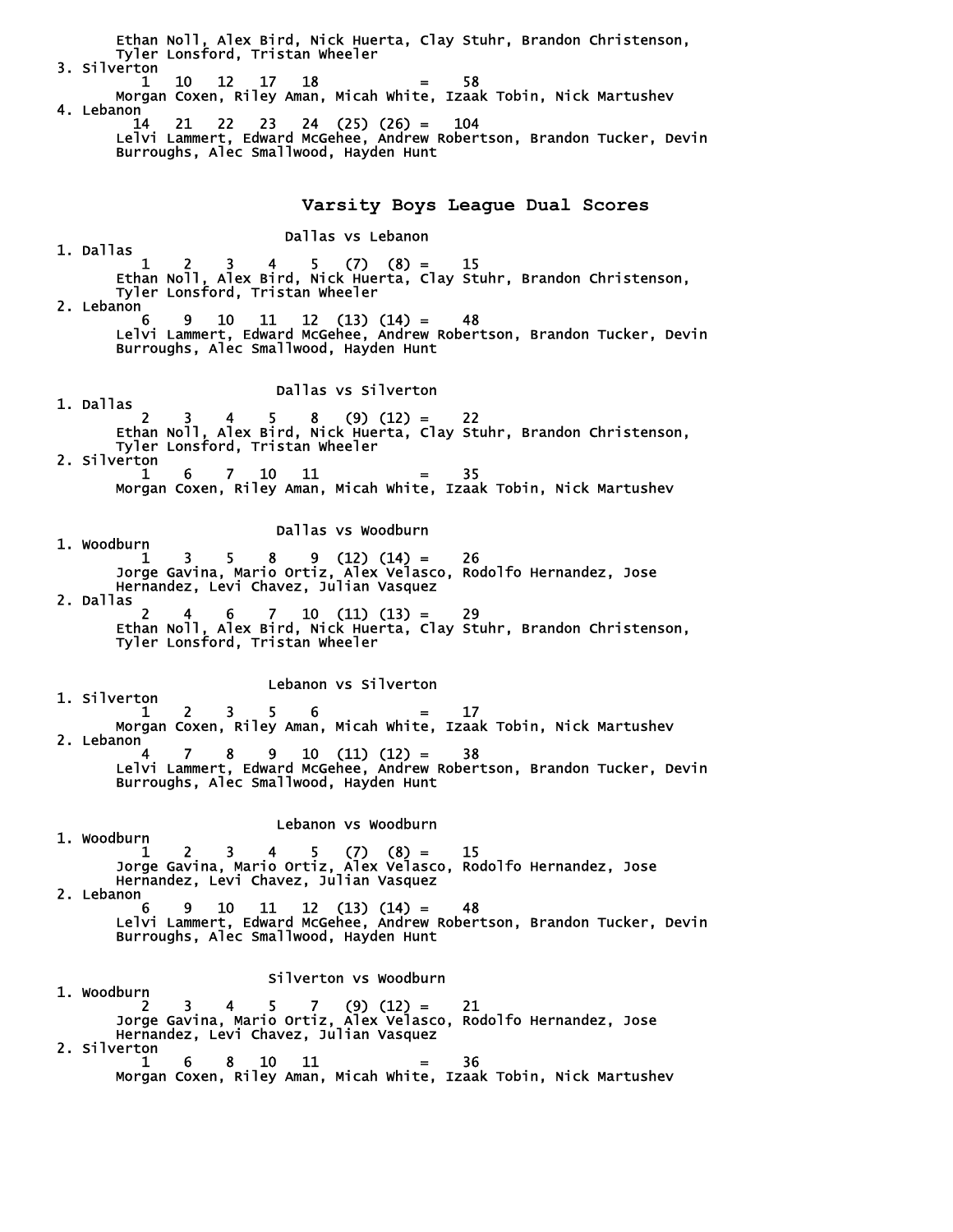## **Varsity Girls Results**

| Place TmPl No.                                                                                                    |                                                                                                  |                   | Name                                                                                                                                                                                                                                                                                                                                                                                                                                                                                                                                                                                         | Gr School                                                                                                                                                                                                                                                                                                                                                                                                                                                      | Time                                                                                                                                                                                                                               | Pace                                                                                                                                                                                         |
|-------------------------------------------------------------------------------------------------------------------|--------------------------------------------------------------------------------------------------|-------------------|----------------------------------------------------------------------------------------------------------------------------------------------------------------------------------------------------------------------------------------------------------------------------------------------------------------------------------------------------------------------------------------------------------------------------------------------------------------------------------------------------------------------------------------------------------------------------------------------|----------------------------------------------------------------------------------------------------------------------------------------------------------------------------------------------------------------------------------------------------------------------------------------------------------------------------------------------------------------------------------------------------------------------------------------------------------------|------------------------------------------------------------------------------------------------------------------------------------------------------------------------------------------------------------------------------------|----------------------------------------------------------------------------------------------------------------------------------------------------------------------------------------------|
| 1<br>2345678<br>9<br>10<br>11<br>12<br>13<br>14<br>15<br>16<br>17<br>18<br>19<br>20<br>21<br>22<br>23<br>24<br>25 | 4<br>6<br>9<br>10<br>11<br>12<br>13<br>14<br>15<br>16<br>17<br>18<br>19<br>20<br>21<br>22<br>25. |                   | 1 232 Brit Schei<br>2 775 Sara Rodriquez<br>3 234 Brenda Uribes<br>229 Carleen Fall<br>5 771 Monica Cook<br>370 Tess Wasson<br>7 367 Sara Parks<br>8 391 Kelly Faulhaber<br>227 Anne Barrientos<br>770 Ruth Camacho<br>233 Miranda Shockey<br>369 Michaela Wasson<br>776 Katie Schiedler<br>395 Carin Norris<br>357 Meagan Beattie<br>393 Bridget Garlinghou<br>231 Delaney Pape<br>364 Monica Huang<br>772 Yesenia De Anda<br>773 Fabiola Gavina<br>397 Celeste Ventura<br>774 Jezelle Mathis<br>23 371 Jeanann Williamson 9 Lebanon<br>24 641 Casey Lawson<br>359 Breeanna Clark 9 Lebanon | 12 Dallas<br>11 Woodburn<br>12 Dallas<br>9 Dallas<br>10 Woodburn<br>10 Lebanon<br>12 Lebanon<br>Silverton<br>9 Dallas<br>10 Woodburn<br>10 Dallas<br>12 Lebanon<br>10 Woodburn<br><b>Silverton</b><br>10 Lebanon<br>Silverton<br>10 Dallas<br>12 Lebanon<br>10 Woodburn<br>10 Woodburn<br>Silverton<br>10 Woodburn<br><b>Silverton</b>                                                                                                                         | 20:57<br>21:40<br>21:46<br>21:51<br>21:56<br>22:22<br>22:45<br>22:46<br>23:11<br>23:41<br>23:41<br>24:13<br>25:07<br>25:15<br>25:28<br>25:43<br>25:52<br>25:59<br>26:30<br>26:45<br>28:53<br>29:34<br>29:34 9:31<br>30:09<br>30:46 | 6:45<br>6:59<br>7:01<br>7:02<br>7:04<br>7:12<br>7:20<br>7:20<br>7:28<br>7:38<br>7:38<br>7:48<br>8:05<br>8:08<br>8:12<br>8:17<br>8:20<br>8:22<br>8:32<br>8:37<br>9:18<br>9:31<br>9:43<br>9:54 |
|                                                                                                                   |                                                                                                  |                   |                                                                                                                                                                                                                                                                                                                                                                                                                                                                                                                                                                                              | Varsity Girls Team Scores                                                                                                                                                                                                                                                                                                                                                                                                                                      |                                                                                                                                                                                                                                    |                                                                                                                                                                                              |
|                                                                                                                   | 1. Dallas<br>2. Woodburn<br>3. Lebanon<br>4. Silverton                                           | 1<br>2<br>6<br>8. | З.<br>Shockey, Delaney Pape<br>5.<br>12<br>7<br>Jeanann Williamson, Breeanna Clark<br>16<br>21<br>14<br>24<br>Casey Lawson                                                                                                                                                                                                                                                                                                                                                                                                                                                                   | $4 \t 9 \t 11 \t (17) \t = \t 28$<br>Brit Schei, Brenda Uribes, Carleen Fall, Anne Barrientos, Miranda<br>10 13 19 (20) (22) = 49<br>Sara Rodriquez, Monica Cook, Ruth Camacho, Katie Schiedler, Yesenia<br>De Anda, Fabiola Gavina, Jezelle Mathis<br>$15 \t18 \t(23) \t(25) =$<br>58<br>Tess Wasson, Sara Parks, Michaela Wasson, Meagan Beattie, Monica Huang,<br>83<br>$=$ $\sim$<br>Kelly Faulhaber, Carin Norris, Bridget Garlinghouse, Celeste Ventura, |                                                                                                                                                                                                                                    |                                                                                                                                                                                              |
|                                                                                                                   |                                                                                                  |                   |                                                                                                                                                                                                                                                                                                                                                                                                                                                                                                                                                                                              | Varsity Girls League Dual Scores                                                                                                                                                                                                                                                                                                                                                                                                                               |                                                                                                                                                                                                                                    |                                                                                                                                                                                              |
|                                                                                                                   | 1. Dallas<br>2. Lebanon                                                                          | $\mathbf{1}$      | 2 3 6 7 (10) = 19<br>Shockey, Delaney Pape<br>$4 \quad 5 \quad 8 \quad 9 \quad 11 \quad (12) \quad (13) = \quad 37$<br>Jeanann Williamson, Breeanna Clark                                                                                                                                                                                                                                                                                                                                                                                                                                    | Dallas vs Lebanon<br>Brit Schei, Brenda Uribes, Carleen Fall, Anne Barrientos, Miranda<br>Tess Wasson, Sara Parks, Michaela Wasson, Meagan Beattie, Monica Huang,                                                                                                                                                                                                                                                                                              |                                                                                                                                                                                                                                    |                                                                                                                                                                                              |
|                                                                                                                   |                                                                                                  |                   |                                                                                                                                                                                                                                                                                                                                                                                                                                                                                                                                                                                              | Dallas vs Silverton                                                                                                                                                                                                                                                                                                                                                                                                                                            |                                                                                                                                                                                                                                    |                                                                                                                                                                                              |
|                                                                                                                   | 1. Dallas<br>2. Silverton                                                                        | 4                 | Shockey, Delaney Pape<br>10 11<br>78<br>Casey Lawson                                                                                                                                                                                                                                                                                                                                                                                                                                                                                                                                         | $\begin{array}{cccc} 1 & 2 & 3 & 5 & 6 & (9) & = & 17 \end{array}$ Brit Schei, Brenda Uribes, Carleen Fall, Anne Barrientos, Miranda<br>40<br>$=$<br>Kelly Faulhaber, Carin Norris, Bridget Garlinghouse, Celeste Ventura,                                                                                                                                                                                                                                     |                                                                                                                                                                                                                                    |                                                                                                                                                                                              |
|                                                                                                                   | 1. Dallas                                                                                        | 1                 | 3.<br>Shockey, Delaney Pape                                                                                                                                                                                                                                                                                                                                                                                                                                                                                                                                                                  | Dallas vs Woodburn<br>$4 \t 6 \t 8 \t (10) \t -22$<br>Brit Schei, Brenda Uribes, Carleen Fall, Anne Barrientos, Miranda                                                                                                                                                                                                                                                                                                                                        |                                                                                                                                                                                                                                    |                                                                                                                                                                                              |